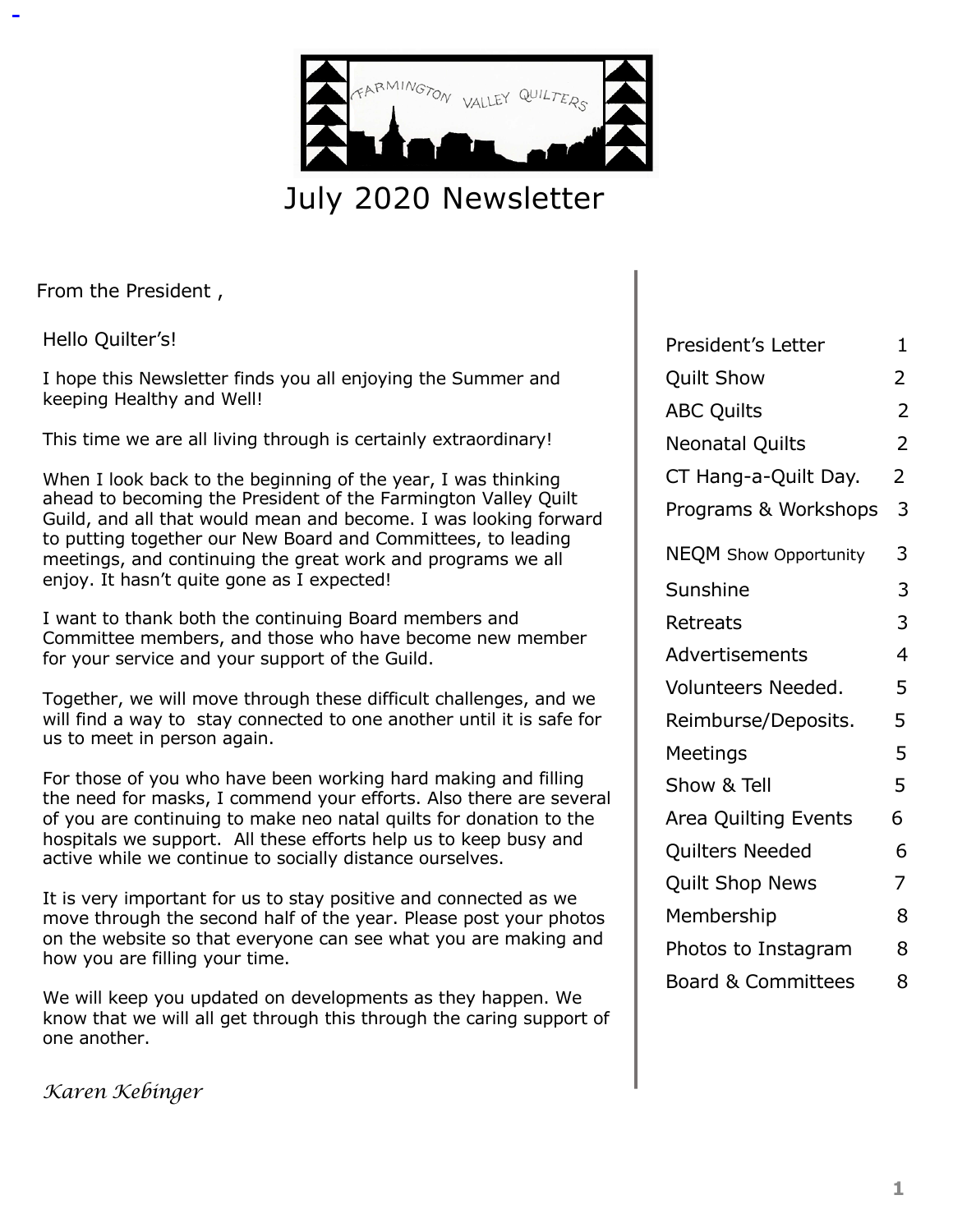

By Maureen Hulsart Show Chair

#### **P O S T P O N E D**

We have decided to postpone our quilt show out of an abundance of caution for our guild members, guests and vendors. We hope to schedule a show in 2021.

The Quilt Show Committee would like to thank the vendors who supported us this year and hope that they will be joining us at our next show. Please support these vendors when purchasing your quilt supplies!

**Cate's Sew Modern – 1300 Boston Post Rd, Guilford** - [cate@catesewmodern.com](http://catesewmodern.com)

#### **Close to Home**

**227 Hebron Avenue, Glastonbury -** [closetohomegbury@gmail.com](http://gmail.com) **196 Boston Post Road, Orange -** [closetohomeorange@yahoo.com](http://yahoo.com) **995 Queen Street, Southington -** [close@snet.ne](http://snet.net)t

**Seamworker - Check out Seamworkershop on Etsy**

**TNT Quiltboards – 335 Hollis Rd, Luneberg, MA** - **KennedyTNT@comcast.net**

**Christian Lane Quilters – 44 Christian Lange, Berlin (by appointment only) clquilters@sbcglobal.net**

**Lisa's Clover Lane Quilting - 27 Webster Square Road, Berlin**

**Marguerite French Designs – 9 Moody Road, Enfield (by appointment only)** [frenchdesignstudiollc@gmail.com](http://gmail.com)

# ABC Quilts

Nothing new to report this month. Peggy & Kathie

### Neonatal Quilts

Nothing new to report this month. Alberta Culley and Debbie Lovejoy

# CT Hang-a-Quilt Day

Thank you to everyone who helped make our second annual Connecticut Hang-A-Quilt Day successful. We had over 20 quilts on the iron fence at the Cemetery in the center of Simsbury. I saw many around town and know many of you placed them in your own towns. We had many groups/shops contact us saying they were so glad to have this event again this year. Even though we were not able to advertise as we had hoped, word got around with emails and social media. This year I had people from Massachusetts, Kentucky, and Washington State contacting me about doing this in their states. Although I wanted it to be an attraction for Connecticut, it is also heartwarming to know we started a national movement!! We look forward to doing it again next year. Thanks again. Susan Elliott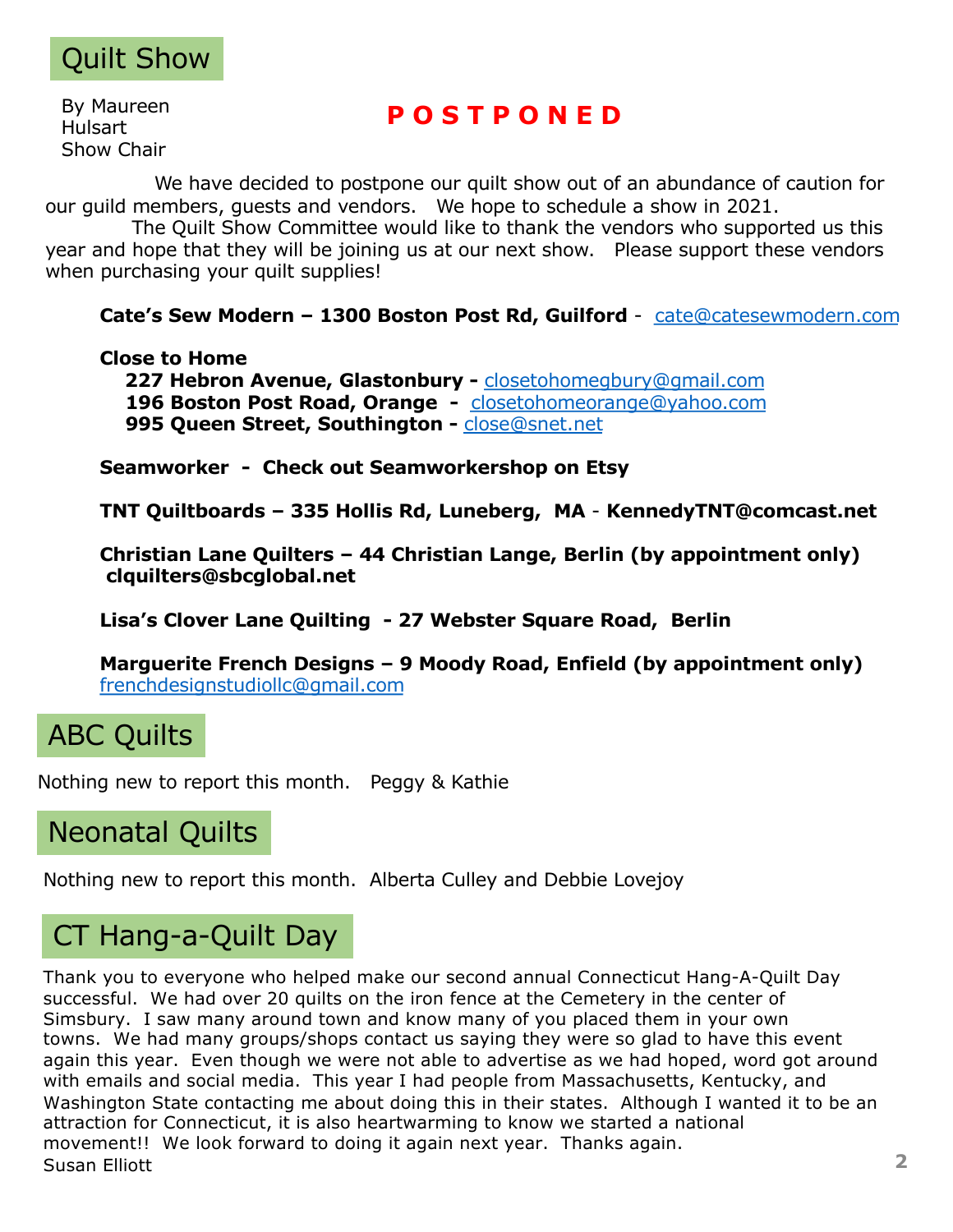## Programs and Workshops

The programs for March, April and May have been cancelled.

Since the workshop with Timna Tarr was cancelled for May, Timna is offering an online program of her mosaic flower workshop. The course is not only for those who signed up for the workshop but also for other guild members. The link is [www.CourseCraft.net/u/timnatar](https://eur04.safelinks.protection.outlook.com/%3Furl=http%253A%252F%252Fwww.coursecraft.net%252Fu%252Ftimnatarr&data=02%257C01%257C%257C69acf772a3f84a1041f108d7dd95ba45%257C84df9e7fe9f640afb435aaaaaaaaaaaa%257C1%257C0%257C637221507446079245&sdata=MCPlk%252Fg%252B2dbxoxeI4GD7TsnJ8XdupkGIEJTVcI78bKk%253D&reserved=0)r. When you go to the link, there is further information about the workshop, costs etc.

Our information about the virus is changing daily, so we can't predict at this time our meetings for the Fall, however, we do have the following programs planned:

**September 16, 2020** - Jan Doyle talking about quilts and the underground railroad.

**October 21, 2020** - Nancy Sullivan and Lynn Tibault will give a Quilt Clinic on solving common quilt problems.

**November 18, 2020** - Jane Davilia will talk on the Elements of Design. That talk will be followed the next day with a workshop in which we will learn a sample of materials and techniques for surface design.

# NEQM SHOW OPPORTUNITY 2021

As supporting members of the New England Quilt Museum (NEQM) in Lowell, MA, the Farmington Valley Quilt Guild is entitled to select one quilt to display in the Museum's Biennial Summer Celebration exhibit 2021. Our Quilt Show Committee voted to support this exhibit as a way to promote our guild and the quilting skills of our members. Our Guild Board and our Quilt Show Committee together will choose one quilt to be exhibited at the NEQM and one runner-up from our Sew Beautiful Quilt Show 2020. There will be a box to check on our registration form if you wish your quilt to be considered for this competition. Please note that the quilt must be available from May, 2021, through September, 2021.

For more information and criteria set by the NEQM and FVQI, please look on our website, [fvquilter.or](http://fvquilter.org/)g. If you have any questions or reservations about entering, just get in touch with Phyllis Smal[l \(phyl@phyllissmall.com](http://phyllissmall.com)) or Maureen Hulsart [\(musiconthestreet@comcast.ne](http://comcast.net)t).

# **Sunshine**

As a caring Guild, we want to send a cheer card or sympathy card to any member that might need one. In order for us to do this, Kathy Lettieri should be informed if you know of anyone who needs a cheer card or sympathy card. If you do, please contact Kathy Lettieri (860-651- 8330) or any Board member. Kathy's e-mail is [kbakerl@att.ne](http://att.net)t

## **Retreats**

**Fall Retreat 2020** – The dates are November 4-8. As of right now there will be no Fall Retreat in November. If things change, I will let you know. Christine Zepp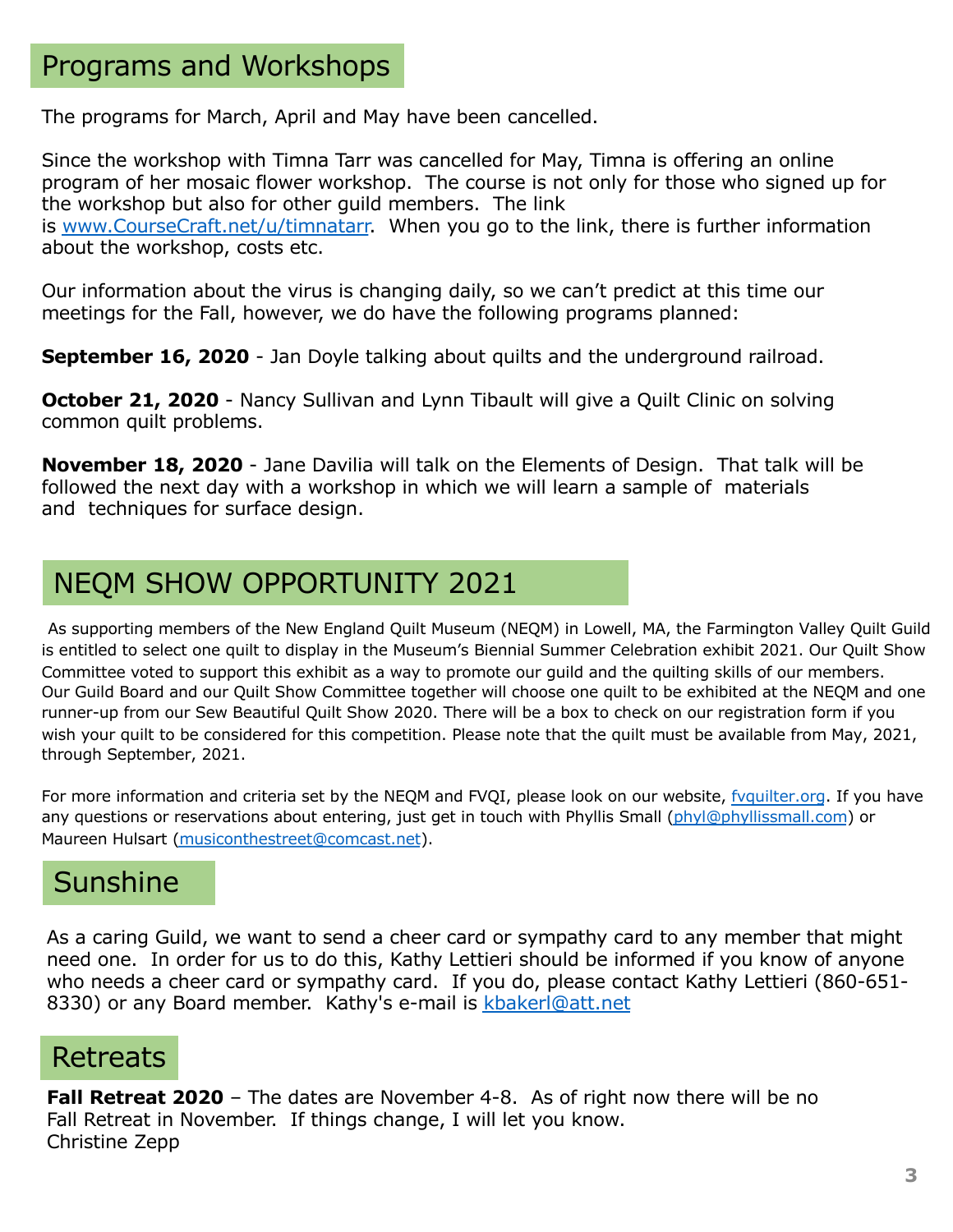# Advertisements

If you would like to advertise a service or are looking to sell or buy something related to quilting/sewing, advertise it here. Your advertisement will be in the Newsletter for six months; after which it will be removed.

#### **Granbees Quilt Guild Looking for Members**

ARE YOU A QUILTER? If you don't like to drive at night, but want to belong to a quilt group come to THE GRANBEES. We meet at the EAST GRANBY CONGREGATIONAL CHURCH RT. 20 in East Granby Center. The 3rd Tuesday of the month at 9:30AM. ALL ARE WELCOME. Ad 12/19

#### **Please consider sharing your stash with new quilters!**

Middle School & Library Looking for Quilting Fabrics

If you have any quilting fabrics you would like to part with, both Henry James Middle School and the Simsbury Library can use them.

They both teach quilting classes to students. Please bring them to any guild meeting and Lisa Salvatore will make sure they end up in appreciative hands.

Thanks so much!! Lisa Salvatore [Lisa.B.Salvatore@gmail.com](http://gmail.com)

**For Sale:** 17" Nolting FunQuilter. This longarm machine comes with all the following: Grace Frame (up to 11 ft), Stitch Regulator, Circle Lord Stylus, Laser Stylus, Canvas Leaders, Leader Grips, Ruler Mate and 3 User manuals. The price for this longarm machine is \$5,000.00. This machine is a great introduction to longarm quilting. Please contact Chris at 860- 666-6898 or at [j-cclegg@juno.com](http://juno.com)



#### **Working Treadle Machine**

We received an offer via our website for a working treadle machine. Donated to the Guild for members teaching members or displays at quilt shows, etc. Anyone interested can contact the owner, Rowena York, at 860-658-2153 [york333@comcast.ne](http://comcast.net)t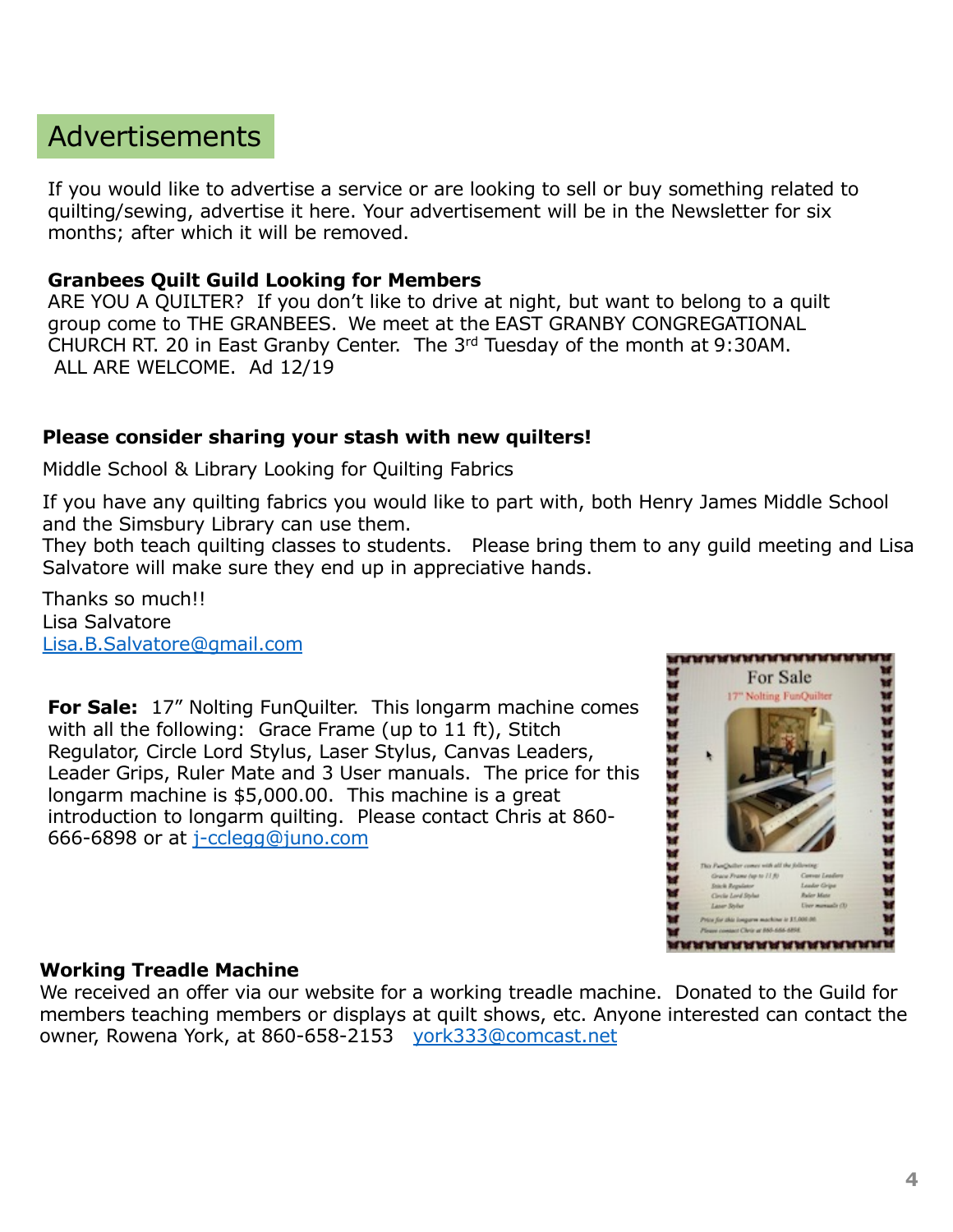# Volunteers Needed

Our Web Master, Lisa, cannot also maintain the Facebook and Instagram Pages. Please contact her if you can help out. Email Lisa Salvatore at lisa.b.Salvatore@gmail.com

## Reimbursements/Deposits

As a result of the audit we underwent in the fall the process for requesting reimbursements and depositing funds have been updated. Both transactions now require a form to be submitted, both forms are available on the website. The expense reimbursement form should be accompanied by receipts and documentation. If you have any questions please let me know.

Katha Kerr, Treasurer

### Meetings

April, May, June Meetings Cancelled Sept 16 next meeting

#### **Guest Fee**

There is a \$10.00 Guest Fee at Guild Meetings with paid speakers or dinners. Any guest who joins the guild that night will not have to pay the guest fee.

#### **Show and Tell**

Get a jump on completing the Show and Tell form. Look for the Form on the Website under Members only.

#### **Treasurer's Report**

If you are interested in the monthly treasurer's report, visit the guild website.

## Show & Tell Plus

Please join our QUARANTINE SHOW & TELL

Share what you're doing in our new Google Photos Album We are excited to see how you're channeling your creativity during this challenging time.

Use this link to access the album: [https://photos.app.goo.gl/pdbw25pwJ8R2ReKH](https://photos.app.goo.gl/pdbw25pwJ8R2ReKH9)9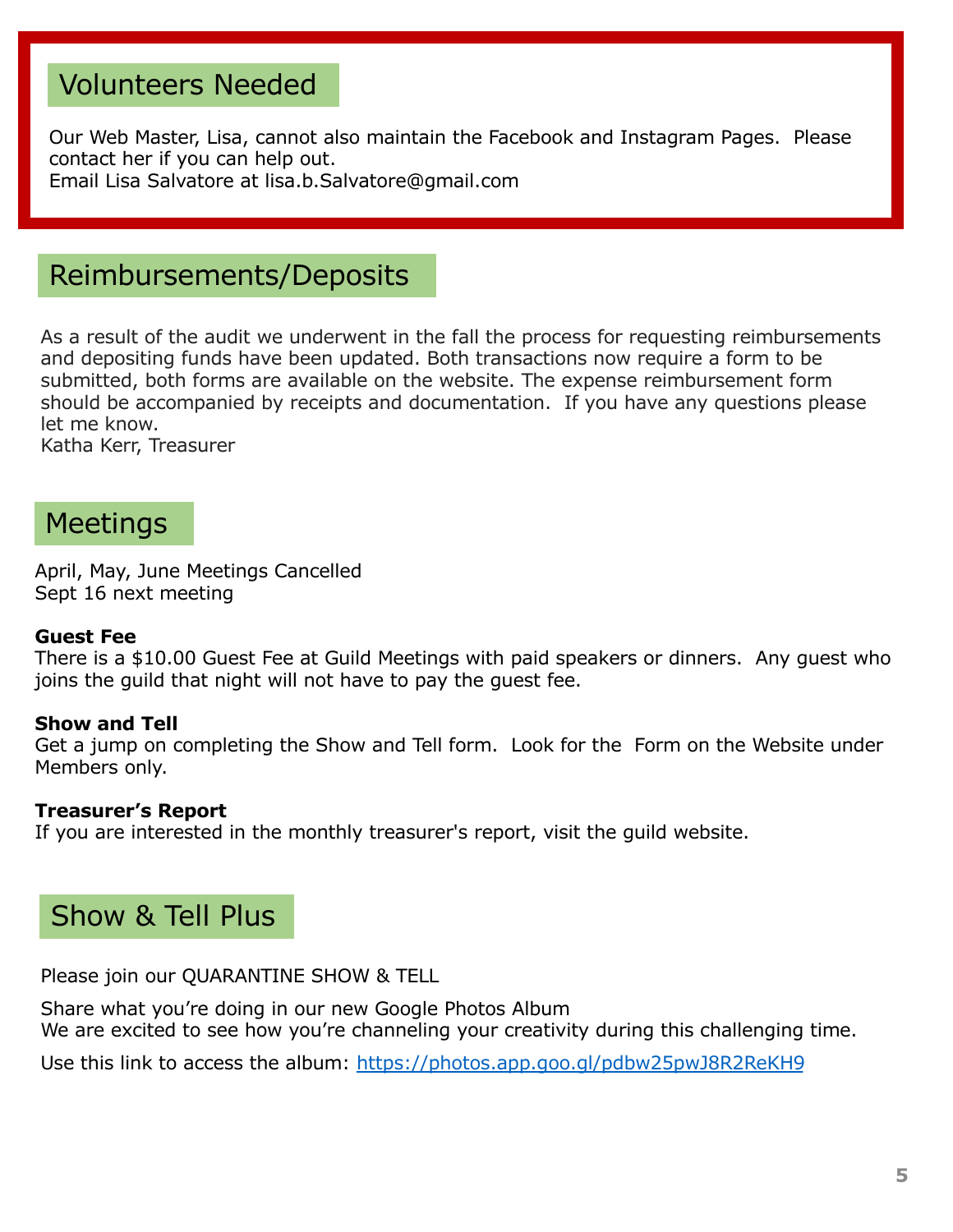# Quilting Events in the Area

# **Please be sure to check for cancellations**

**Merrimack Valley Quilters Guild Show & Tell Slideshows.** [https://mvquilters.org/show-and-tel](https://sewmanyshows.us19.list-manage.com/track/click%3Fu=45e35880b67872826e6bfbfc2&id=96335e807d&e=781fb09e8a)l/ *Open the individual links in new tabs to keep the show & tell index*

**Quilters' Connection Online Show & Tell** [See grand show & te](https://sewmanyshows.us19.list-manage.com/track/click%3Fu=45e35880b67872826e6bfbfc2&id=61b1f1a5b1&e=781fb09e8a)ll

**Rising Star Quilters Guild** Past Show Pictures [http://www.risingstarquilters.org/show.html#pastshow](https://sewmanyshows.us19.list-manage.com/track/click%3Fu=45e35880b67872826e6bfbfc2&id=3eca237315&e=781fb09e8a)s

**Pieces of American History: Connecticut Quilts** Oct 11,2019 to May 16, 2020 Connecticut Historical Society Exhibit with about 30 quilts ranging from last quarter of eighteenth century to present day.

**Plymouth County Cranberry Quilters Quilt Show - September 19-20, 2020** Plymouth Community Intermediate School 117 Long Pond Road, Plymouth MA 02360 **[http://www.pccqg.com](https://sewmanyshows.us19.list-manage.com/track/click%3Fu=45e35880b67872826e6bfbfc2&id=fd148e4951&e=781fb09e8a)/**

**Merrimack Valley Quilters Guild Ruby Celebration - Oct 2-3, 2020** Hope Community Church 11 Hale Street, Newburyport MA **[https://mvquilters.org](https://sewmanyshows.us19.list-manage.com/track/click%3Fu=45e35880b67872826e6bfbfc2&id=b5ce2cd7b5&e=781fb09e8a)/**

**Belknap Mill Quilters' 43rd Annual Quilt Show "Harvest of Quilts" - Oct. 3-4, 2020** Gilford Community Youth Center 19 Potter Hill Road, Gilford NH **[https://www.bmqg.org/quilt-show.htm](https://sewmanyshows.us19.list-manage.com/track/click%3Fu=45e35880b67872826e6bfbfc2&id=e79698b2dc&e=781fb09e8a)l**

# Quilters Needed

**The Sew Thankful Quilters who make Quilts of Valor** at the Avon Congregational Church would love to have you join us either regularly or whenever you can. Quilts of Valor is an opportunity to provide a quilt to the men and women who have served our country and have been touched by war. It is a tangible thank you for their service, sacrifice and valor. We have the supplies, we just need your time and talents. We meet on the  $2^{nd}$  and  $4^{th}$  Thursdays of the month from **9:30 AM to 12:30 PM at 6 West Main St., Avon**. Please call or email me if you have questions, Susan Elliott, 860-658-0863, shselliott@sbcglobal.net.

**Quilts2Heal** provides comfort and healing through quilts created for those who have suffered a loss, illness, or challenge in their lives. All sew days are in the studio at Sew Inspired postponed.

For more information contact Paula DeSilva, Founder; [quilts2heal@comcast.ne](http://comcast.net)t 860-306-7000 or Lynda Cook, [blcook66@gmail.com](http://gmail.com) or visit our website https:// [www.quilts2heal.org](http://www.quilts2heal.org/)/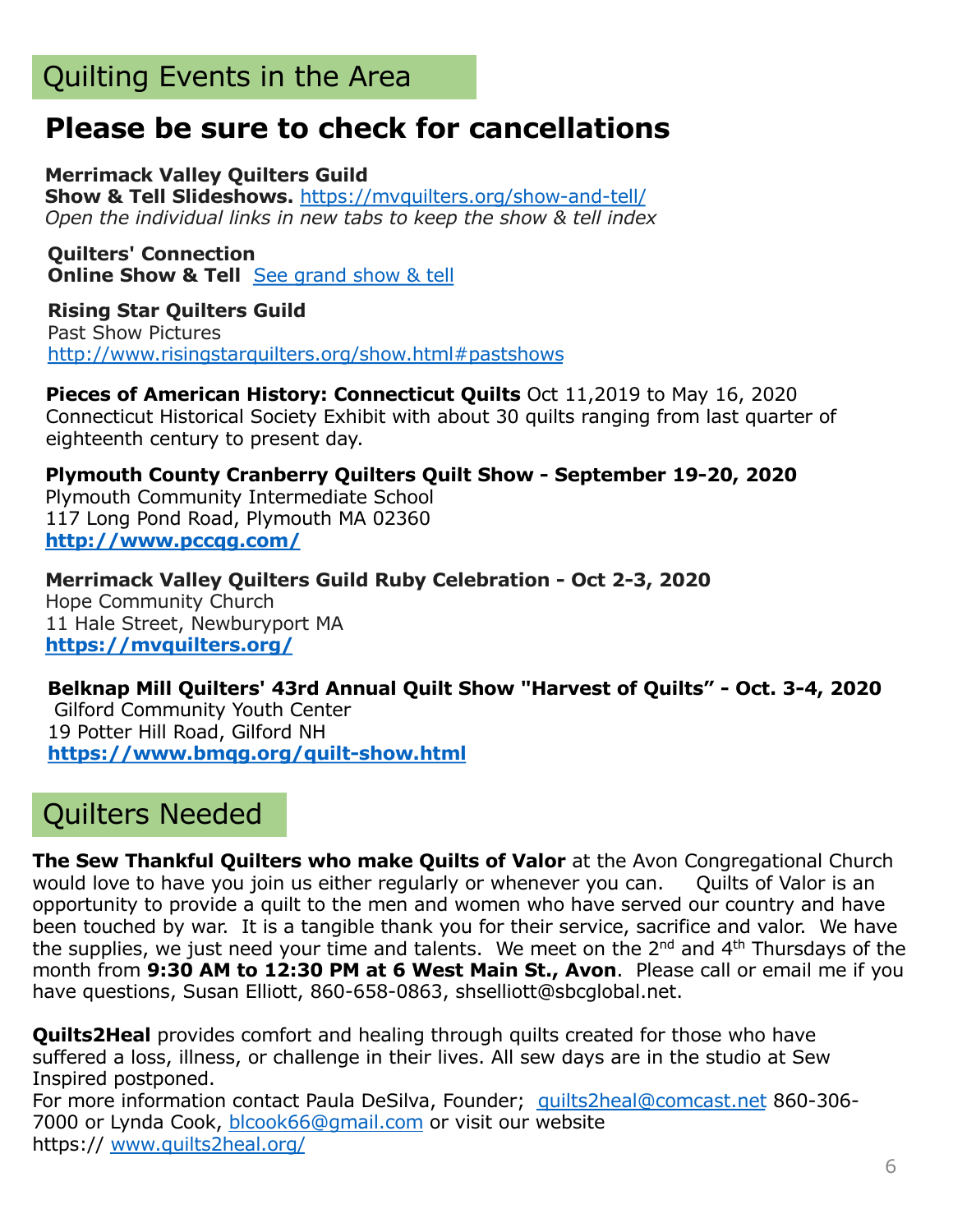$\text{Sew}$  pspired

Celebrating 15-years in the Farmington Valley as your community quilt shop. And, celebrating being chosen as a top 10 shop in the fall/winter 2020 *Quilt Sampler* magazine!

Thank you for inspiring us to be our best for all these years. Out of 3,000 eligible shops, we were chosen as a top ten and we wouldn't be one without you! Stay tuned as we unveil our quilt pattern. Magazines arrive in August; pre-sales now on our website.







**AZard-Zinning Handi Ouilter<sup>®</sup> Dealer** *Recipient of the HQ Wa\*  Award for 11 years recognizing *superior service, education, and inspiration.* 

**8 Wilco[ SWreeW, SimsbXr\, CT 06070** • **860-651-8885 ZZZ.seZinspiredqXilWs.com** *Follow us on Facebook and Instagram (Store hours online)*